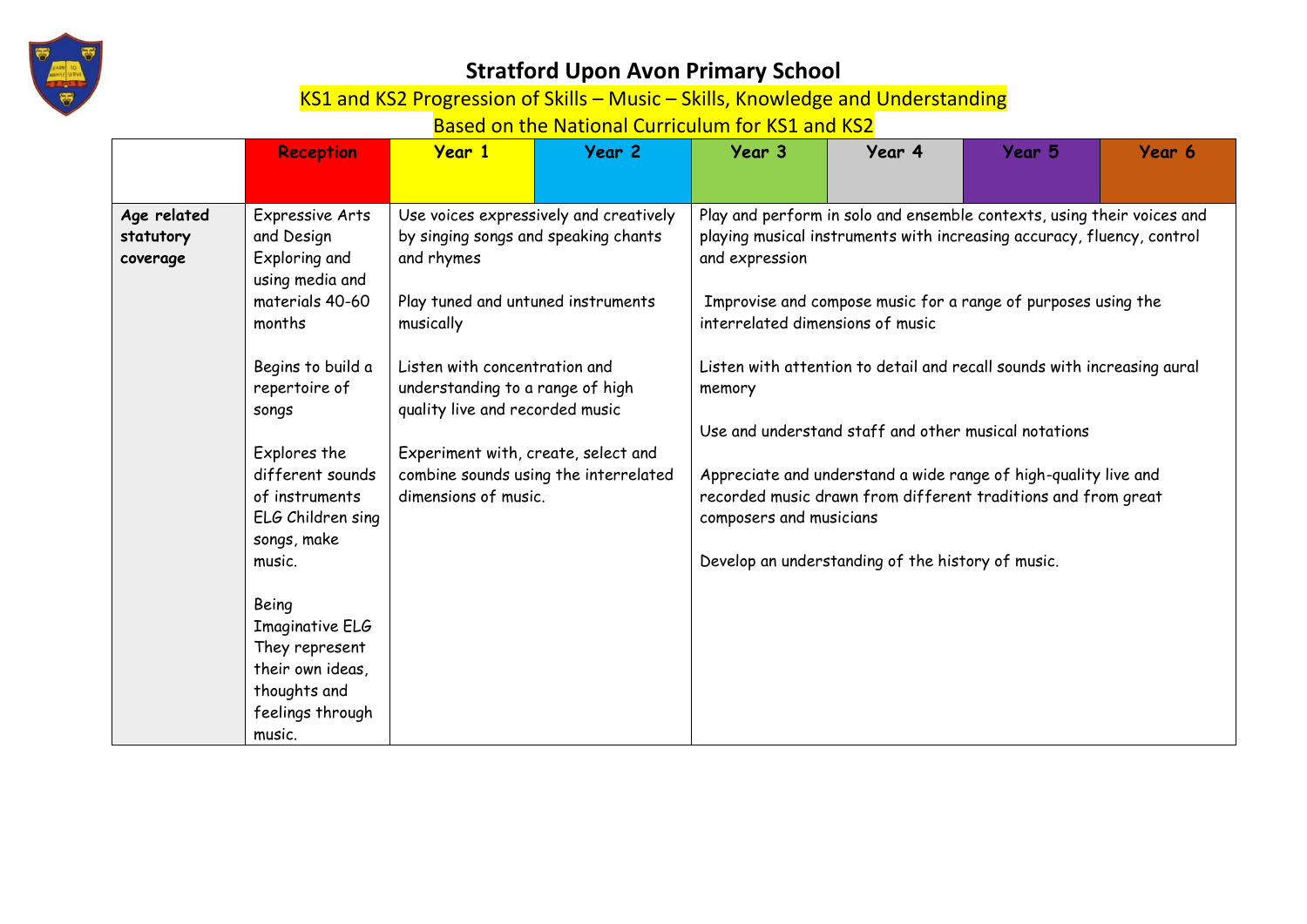

KS1 and KS2 Progression of Skills – Music – Skills, Knowledge and Understanding

| Performing | Can they use their | Can they use their | Can they follow the  | Do they sing       | Can they         | Can they sing     | Can they begin   |
|------------|--------------------|--------------------|----------------------|--------------------|------------------|-------------------|------------------|
|            | voice to           | voice to           | melody using their   | songs from         | perform a simple | and use their     | to sing a        |
|            | speak/sing/chant?  | speak/sing/chant?  | voice or an          | memory with        | part of an       | understanding of  | harmony part?    |
|            | Do they join in    | Do they join in    | instrument?          | increasing         | ensemble         | meaning to add    | Can they begin   |
|            | with singing?      | with singing?      | Can they sing songs  | expression,        | rhythmically?    | expression?       | to perform using |
|            | Can they clap      | Can they clap      | as an ensemble       | accuracy and       | Can they sing    | Can they          | notations?       |
|            | short rhythmic     | short rhythmic     | following the tune   | fluency?           | songs from       | perform 'by ear'  | Can they take    |
|            | patterns?          | patterns?          | (melody) well?       | Do they            | memory with      | and from simple   | the lead in a    |
|            | Can they           | Can they use       | Can they perform in  | maintain a         | increasing       | notations?        | performance?     |
|            | experiment with    | instruments to     | an ensemble with     | simple part        | expression,      | Can they          | Can they take on |
|            | creating sounds    | perform a simple   | instructions from    | within an          | accuracy and     | improvise within  | a solo part?     |
|            | with different     | piece?             | the leader (e.g.     | ensemble?          | fluency?         | a group using     | Can they provide |
|            | instruments?       | Can they respond   | hand signals to      | Do they            | Can they         | melodic and       | rhythmic         |
|            |                    | to musical         | indicate pitch and   | modulate and       | improvise using  | rhythmic          | support?         |
|            |                    | indications about  | duration of notes)?  | control their      | repeated         | phrases?          | Can they         |
|            |                    | when to play or    | Can they play        | voice when         | patterns with    | Can they          | perform parts    |
|            |                    | sing?              | simple rhythmic      | singing and        | increasing       | recognise and     | from memory?     |
|            |                    | Can they respond   | patterns on an       | pronounce the      | accuracy and     | use basic         |                  |
|            |                    | musically with     | instrument?          | words clearly?     | fluency?         | structural forms  |                  |
|            |                    | increasing         | Can they sing/clap a | Can they play      |                  | e.g. rounds,      |                  |
|            |                    | accuracy to a call | pulse increasing or  | notes on tuned     |                  | variations, rondo |                  |
|            |                    | (high/low,         | decreasing in        | and un-tuned       |                  | form?             |                  |
|            |                    | loud/soft,         | tempo?               | instruments with   |                  | Can they          |                  |
|            |                    | fast/slow) and     | Do they have         | increasing clarity |                  | maintain their    |                  |
|            |                    | keep a steady      | control when         | and accuracy?      |                  | part whilst       |                  |
|            |                    | pulse?             | playing              | Can they           |                  | others are        |                  |
|            |                    |                    | instruments?         | improvise          |                  | performing their  |                  |
|            |                    |                    | Can they perform     | (including call    |                  | part?             |                  |
|            |                    |                    | musical patterns     | and response)      |                  |                   |                  |
|            |                    |                    | keeping a steady     | within a group     |                  |                   |                  |
|            |                    |                    | pulse?               | using the voice?   |                  |                   |                  |
|            |                    |                    |                      | Can they           |                  |                   |                  |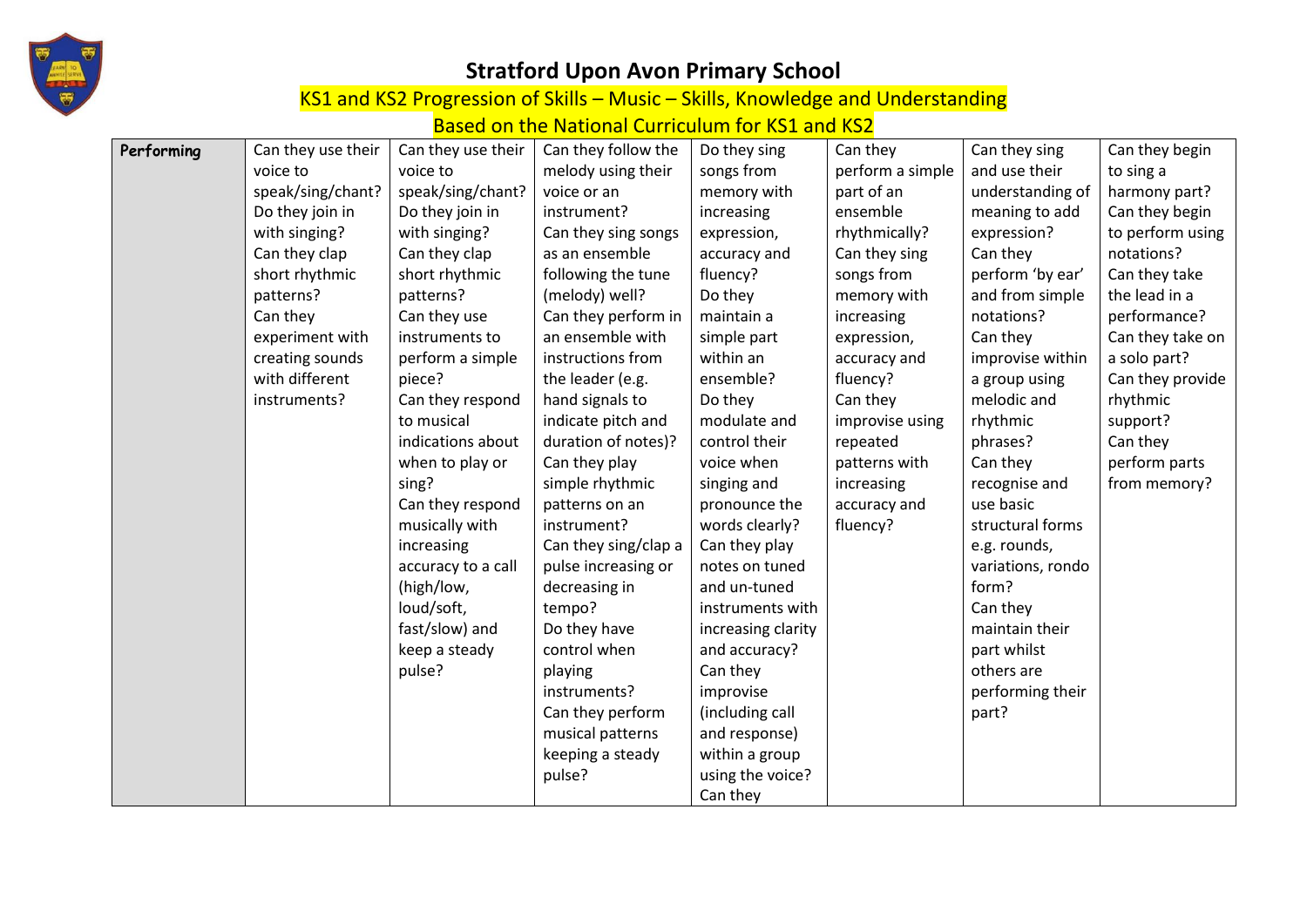

KS1 and KS2 Progression of Skills – Music – Skills, Knowledge and Understanding

|           |                   |                   |                      | collaborate to<br>create a piece of |                  |                  |                   |
|-----------|-------------------|-------------------|----------------------|-------------------------------------|------------------|------------------|-------------------|
|           |                   |                   |                      | music?                              |                  |                  |                   |
|           |                   |                   |                      |                                     |                  |                  |                   |
|           |                   |                   |                      |                                     |                  |                  |                   |
|           |                   |                   |                      |                                     |                  |                  |                   |
|           |                   |                   |                      |                                     |                  |                  |                   |
| Composing | Can they make a   | Can they make a   | Can they order       | Can they create                     | Can they use     | Can they begin   | Do they           |
|           | range of sounds   | range of sounds   | sounds to create a   | repeated                            | notations to     | to use standard  | recognise that    |
|           | with their voice? | with their voice? | beginning, middle    | patterns using a                    | record and       | notation?        | different forms   |
|           | Can they make a   | Can they make a   | and end?             | range of                            | interpret        | Can they use     | of notation serve |
|           | range of sounds   | range of sounds   | Can they represent   | instruments?                        | sequences of     | their notations  | different         |
|           | with instruments? | with instruments? | sounds pictorially   | Can they                            | pitches?         | to record groups | purposes?         |
|           | Can they          | Can they identify | with increasing      | combine                             | Can they use     | of pitches       | Can they          |
|           | represent sounds  | changes in        | relevance?           | different sounds                    | notations to     | (chords)?        | combine groups    |
|           | pictorially?      | sounds?           | Can they choose      | to create a                         | record           | Can they choose  | of beats?         |
|           |                   | Can they tell the | sounds to achieve    | specific mood or                    | compositions in  | the most         | Can they use a    |
|           |                   | difference        | an effect (including | feeling?                            | a small group or | appropriate      | variety of        |
|           |                   | between long and  | use of technology)?  | Do they                             | on their own?    | tempo for a      | different musical |
|           |                   | short sounds?     | Can they begin to    | understand how                      | Can they use     | piece of music?  | devices in their  |
|           |                   | Can they          | compose short        | the use of                          | notation in a    | Can they use     | composition?      |
|           |                   | represent sounds  | melodic patterns     | tempo can                           | performance?     | technology to    | (e.g. melody,     |
|           |                   | pictorially?      | using two or three   | provide contrast                    |                  | compose music    | rhythms and       |
|           |                   | Can they make a   | notes (tuned         | within a piece of                   |                  | which meets a    | chords)           |
|           |                   | sequence of       | instruments/voice)?  | music? Can they                     |                  | specific         |                   |
|           |                   | sounds for a      | Can they create      | begin to read                       |                  | criterion?       |                   |
|           |                   | purpose?          | short, rhythmic      | and write                           |                  |                  |                   |
|           |                   |                   | patterns-            | musical                             |                  |                  |                   |
|           |                   |                   | sequences of long    | notation?                           |                  |                  |                   |
|           |                   |                   | and short sounds?    |                                     |                  |                  |                   |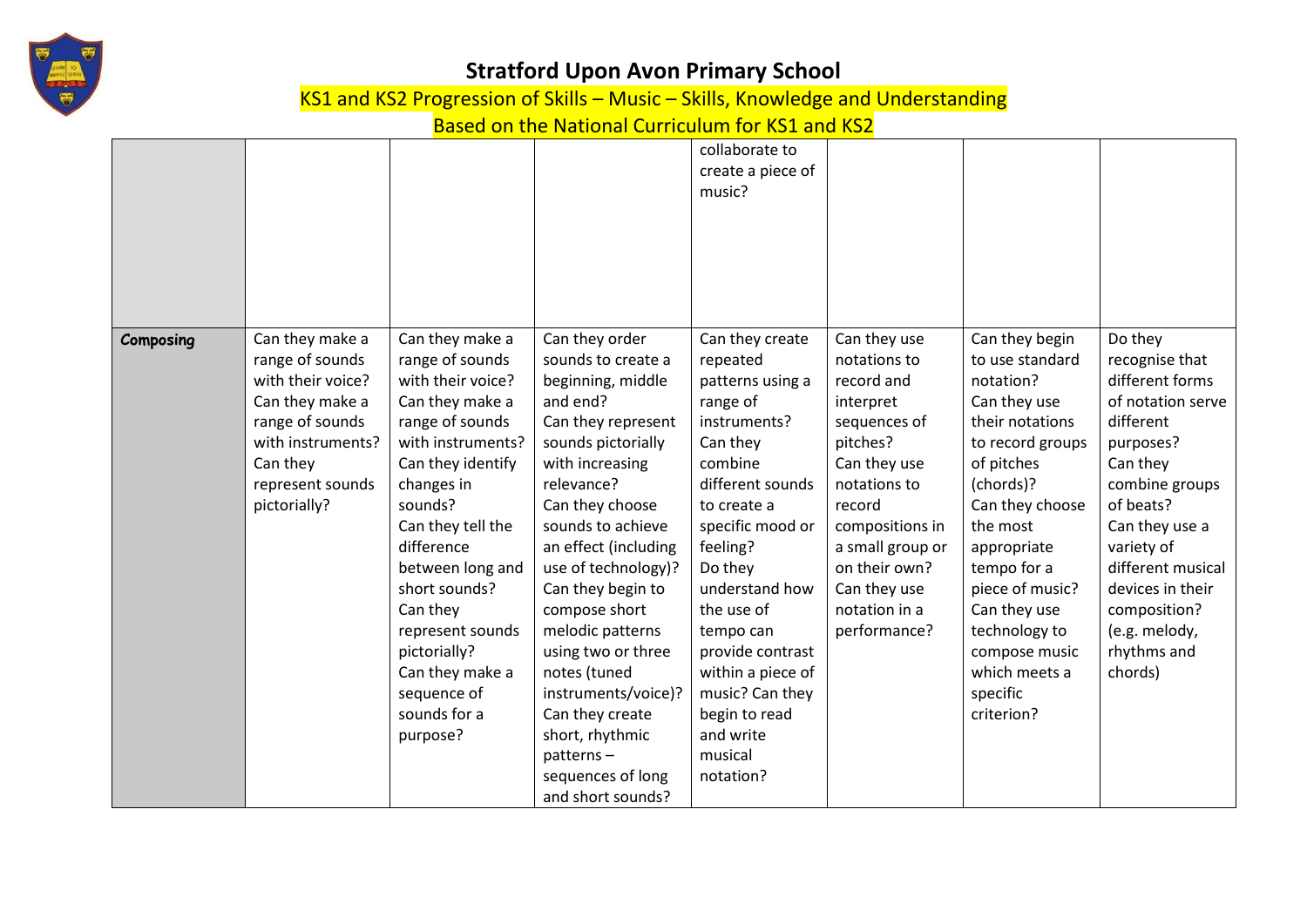

KS1 and KS2 Progression of Skills – Music – Skills, Knowledge and Understanding

|                   |                      |                    | Are they selective  | Can they          |                   |                  |                 |
|-------------------|----------------------|--------------------|---------------------|-------------------|-------------------|------------------|-----------------|
|                   |                      |                    | in the control used | effectively       |                   |                  |                 |
|                   |                      |                    | on an instrument in | choose, order,    |                   |                  |                 |
|                   |                      |                    | order to create an  | combine and       |                   |                  |                 |
|                   |                      |                    | intended effect?    | control sounds    |                   |                  |                 |
|                   |                      |                    | Can they create     | to create         |                   |                  |                 |
|                   |                      |                    | their own symbols   | different         |                   |                  |                 |
|                   |                      |                    | to represent        | textures?         |                   |                  |                 |
|                   |                      |                    | sounds?             | Can they use      |                   |                  |                 |
|                   |                      |                    | Can they choose     | silent beats for  |                   |                  |                 |
|                   |                      |                    | sounds to create an | effect (rests)?   |                   |                  |                 |
|                   |                      |                    | effect on the       | Can they          |                   |                  |                 |
|                   |                      |                    | listener?           | combine           |                   |                  |                 |
|                   |                      |                    |                     | different inter-  |                   |                  |                 |
|                   |                      |                    |                     | related           |                   |                  |                 |
|                   |                      |                    |                     | dimensions of     |                   |                  |                 |
|                   |                      |                    |                     | music (e.g.       |                   |                  |                 |
|                   |                      |                    |                     | fast/slow,        |                   |                  |                 |
|                   |                      |                    |                     | high/low,         |                   |                  |                 |
|                   |                      |                    |                     | loud/soft) in     |                   |                  |                 |
|                   |                      |                    |                     | their             |                   |                  |                 |
|                   |                      |                    |                     | composition?      |                   |                  |                 |
| <b>Appraising</b> | Can they say if      | Can they form an   | Can they identify   | Can they use      | Can they explain  | Can they         | Can they refine |
|                   | they like or dislike | opinion to express | particular features | musical words     | why silence is    | describe,        | and improve     |
|                   | a piece of music?    | how they feel      | when listening to   | (pitch, duration, | used in a piece   | compare and      | their work?     |
|                   | Can they identify    | about a piece of   | music?              | dynamics,         | of music and say  | evaluate music   | Can they        |
|                   | and distinguish      | music?             | Can they begin to   | tempo) to         | what effect it    | using musical    | evaluate how    |
|                   | environmental        | Can they           | associate sounds    | describe and      | has?              | vocabulary?      | the venue,      |
|                   | sounds?              | recognise          | they hear with      | give their        | Can they start to | Can they suggest | occasion and    |
|                   | Can they begin to    | repeated           | instruments?        | opinion on a      | identify the      | improvements to  | purpose affects |
|                   | describe the         | patterns?          | Can they            | piece of music?   | character of a    | their own or     | the way a piece |
|                   | sounds? (e.g.        |                    | independently       | Can they          | piece of music?   | others' work?    |                 |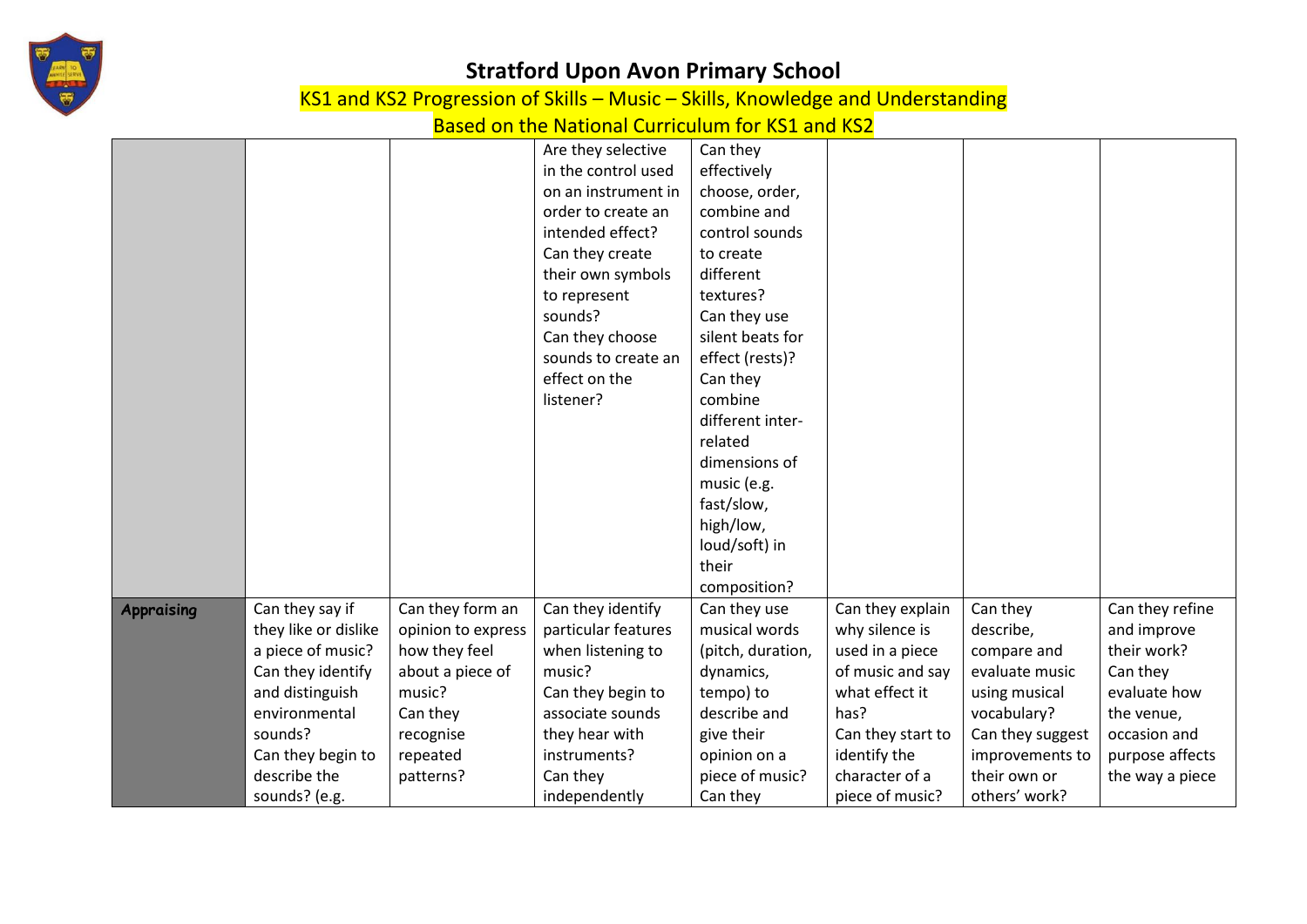

KS1 and KS2 Progression of Skills – Music – Skills, Knowledge and Understanding

| loud, quiet, high, | Can they tell the | identify the pulse in | evaluate and      | Can they          | Can they choose   | of music is      |
|--------------------|-------------------|-----------------------|-------------------|-------------------|-------------------|------------------|
| low, fast, slow)   | difference        | a piece of music      | improve their     | describe and      | the most          | created?         |
| Can they begin to  | between a fast    | and tap along?        | work, explaining  | identify the      | appropriate       | Can they         |
| express how        | and slow tempo,   | Can they listen       | how it has        | different         | tempo for a       | compare and      |
| music makes        | loud and quiet,   | carefully to recall   | improved using    | purposes of       | piece of music?   | contrast the     |
| them feel?         | and high and low  | short rhythmic        | a success         | music?            | Can they identify | impact that      |
|                    | sounds?           | patterns?             | criterion?        | Can they use      | and begin to      | different        |
|                    | Can they hear the | Can they begin to     | Do they know      | musical words     | evaluate the      | composers from   |
|                    | pulse in a piece  | recognise changes     | that music can    | (pitch, duration, | features within   | different times  |
|                    | music?            | in timbre, dynamics   | be played or      | timbre,           | different pieces  | will have had on |
|                    | Can they tell the | and pitch?            | listened to for a | dynamics,         | of music?         | the people of    |
|                    | difference        | Are they able to      | variety of        | tempo) to         | Can they          | the time?        |
|                    | between loud and  | recognise and         | purposes          | describe a piece  | contrast the      | Can they analyse |
|                    | quiet sounds?     | name different        | (including        | of music and      | work of           | features within  |
|                    | Can they describe | instruments by        | different         | composition?      | established       | different pieces |
|                    | how sounds are    | sight?                | cultures and      |                   | composers and     | of music?        |
|                    | made and          | Can they evaluate     | periods in        |                   | show              |                  |
|                    | changed?          | and improve their     | history)?         |                   | preferences?      |                  |
|                    | Can they respond  | own work and give     | Are they able to  |                   |                   |                  |
|                    | to different      | reasons?              | recognise a       |                   |                   |                  |
|                    | moods in music    |                       | range of          |                   |                   |                  |
|                    | and say how a     |                       | instruments by    |                   |                   |                  |
|                    | piece of music    |                       | ear?              |                   |                   |                  |
|                    | makes them feel?  |                       | Can they          |                   |                   |                  |
|                    |                   |                       | internalise the   |                   |                   |                  |
|                    |                   |                       | pulse in a piece  |                   |                   |                  |
|                    |                   |                       | of music?         |                   |                   |                  |
|                    |                   |                       | Can they identify |                   |                   |                  |
|                    |                   |                       | the features      |                   |                   |                  |
|                    |                   |                       | within a piece of |                   |                   |                  |
|                    |                   |                       | music?            |                   |                   |                  |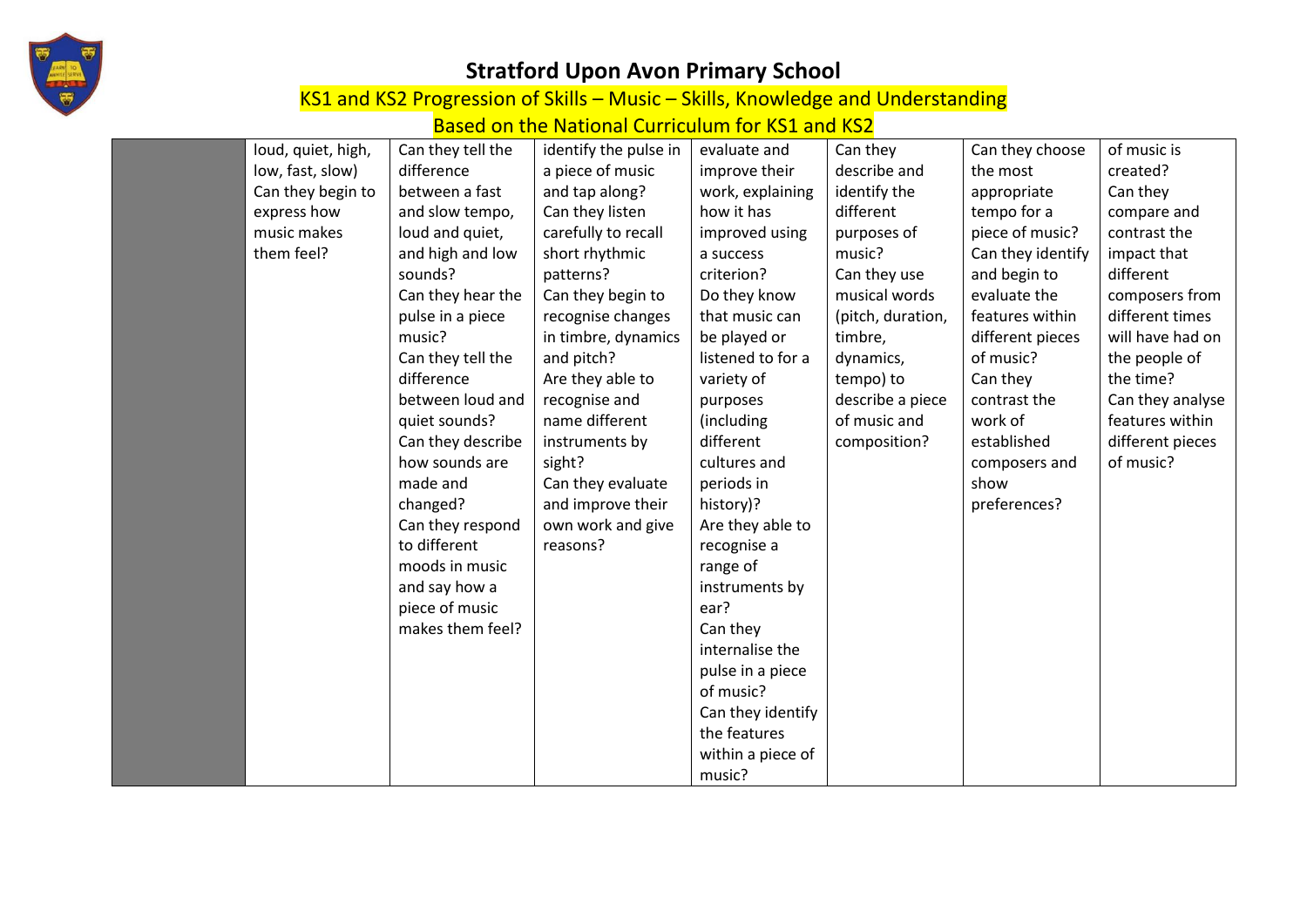

KS1 and KS2 Progression of Skills – Music – Skills, Knowledge and Understanding

| Listening | Respond to      | Listen to simple      | Describe music  | Describe what     | Describe,          | Evaluate       |
|-----------|-----------------|-----------------------|-----------------|-------------------|--------------------|----------------|
|           | different moods | inter-related         | using           | they hear using a | compare and        | differences in |
|           | of music, in    | dimensions of         | appropriate     | wider range of    | evaluate           | live and       |
|           | different ways  | music                 | vocabulary      | musical           | different kinds of | recorded       |
|           |                 | Verbally recall what  | Begin to        | vocabulary        | music using an     | performances   |
|           |                 | they have heard       | compare         | Recognise how     | appropriate and    | Consider how   |
|           |                 | with simple           | different kinds | the inter-related | broad musical      | one piece of   |
|           |                 | vocabulary - loud,    | of music        | dimensions of     | vocabulary         | music may be   |
|           |                 | soft, high, low       | Recognise       | music are used    | Analyse and        | interpreted in |
|           |                 | Begin to say what     | differences     | by composers to   | compare            | different ways |
|           |                 | they like and dislike | between music   | create different  | features from a    | by different   |
|           |                 |                       | of different    | moods and         | wide range of      | performers,    |
|           |                 |                       | times and       | effects           | music              | sometimes      |
|           |                 |                       | cultures        | Understand the    | Discern and        | according to   |
|           |                 |                       |                 | cultural and      | distinguish layers | venue and      |
|           |                 |                       |                 | social meaning    | of sound and       | occasion       |
|           |                 |                       |                 | of lyrics         | understand their   |                |
|           |                 |                       |                 | Appreciate        | combined effect    |                |
|           |                 |                       |                 | harmonies,        |                    |                |
|           |                 |                       |                 | drone and         |                    |                |
|           |                 |                       |                 | ostinato          |                    |                |
|           |                 |                       |                 | Explore ways the  |                    |                |
|           |                 |                       |                 | way in which      |                    |                |
|           |                 |                       |                 | sounds are        |                    |                |
|           |                 |                       |                 | combined          |                    |                |
|           |                 |                       |                 | towards certain   |                    |                |
|           |                 |                       |                 | effects           |                    |                |
|           |                 |                       |                 | Understand the    |                    |                |
|           |                 |                       |                 | relationship      |                    |                |
|           |                 |                       |                 | between lyrics    |                    |                |
|           |                 |                       |                 | and melody        |                    |                |